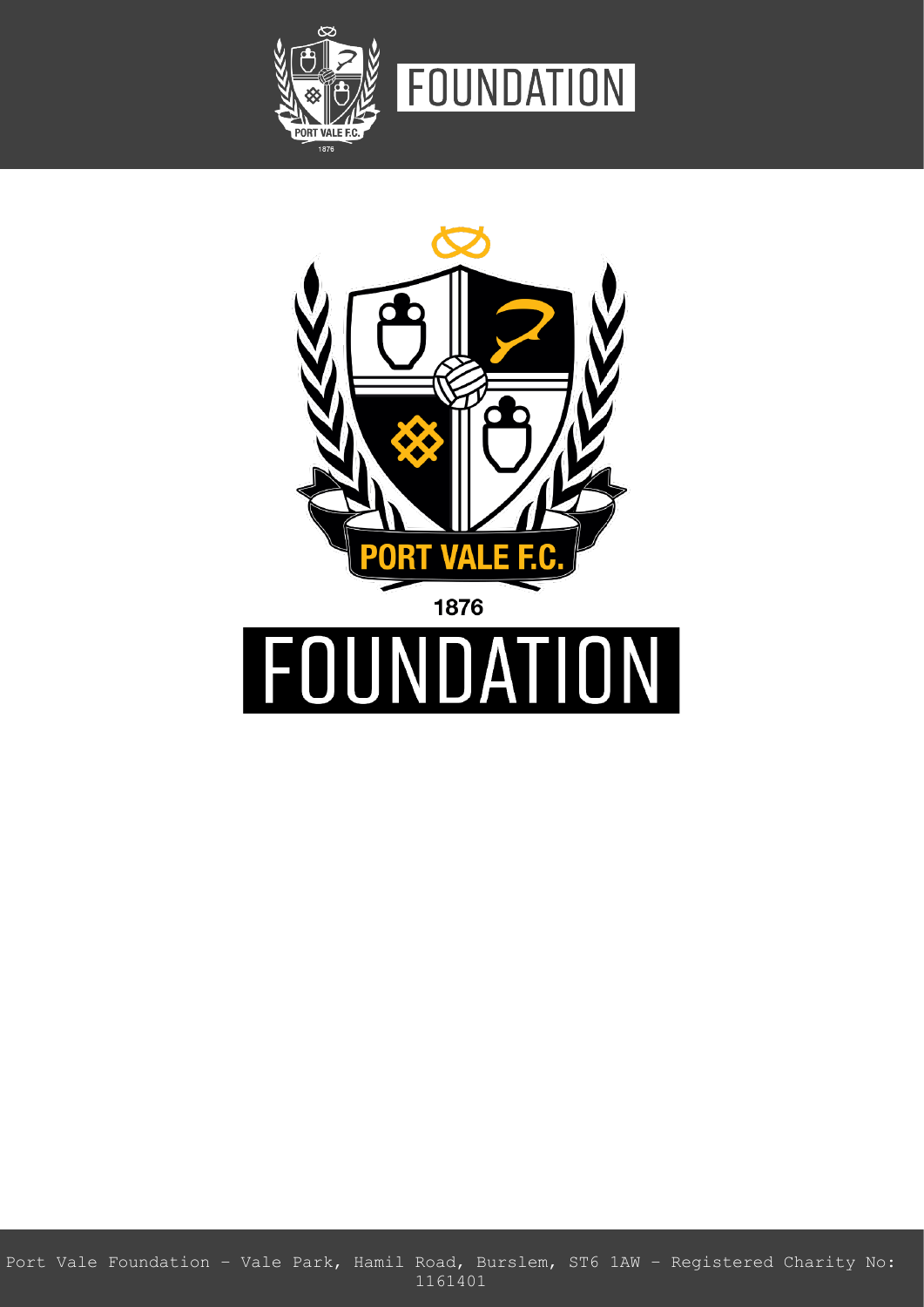**Port Vale Foundation use the power of Port Vale Football Club** *to create opportunities to engage, motivate and inspire people to improve their lives and their communities.* 

We are a values led organisation and strive to live and breathe them each and every day. Our values are:

- **Passionate** We are passionate about supporting the people of Stoke on Trent and Staffordshire to improve their lives and their communities
- **Collaborative** We foster and develop innovative partnership with wide ranging organisations to maximise our impact and outcomes
- **Integrity**  We use a robust evidence base and proven practice to inform decisions, measure impact and sustain our activity
- **Inclusive** We create opportunities for everyone from every background to take part in our programmes and have positive experiences, which lead them to fulfil their potential
- **Excellence** We provide high quality experiences and support for participants, partners, professionals, and staff
- **Proud** We celebrate success and are visible to everyone, meaning we are valued by our club, our partners, and our community.

To fulfil our mission, we are actively looking to contribute to local, regional and national priorities, using the Port Vale Football Club Foundation brand to positively impact on a range of agendas such as increasing sport and physical activity, improving health, increasing education standards and improving community cohesion.

To focus and influence the Port Vale FC Foundation in achieving our mission whilst supporting and tackling local priorities, our work is categorised under four core areas:

- Sport & Physical Activity
- Health & Well-being
- Education & Employability
- Community Engagement

Under each of our areas, we also identify a number of priorities for Port Vale FC Foundation Trust that are aligned to various local, regional and national plans and strategies – ensuring that our work contributes to the wider strategic context for Sport, Health, Education and Inclusion.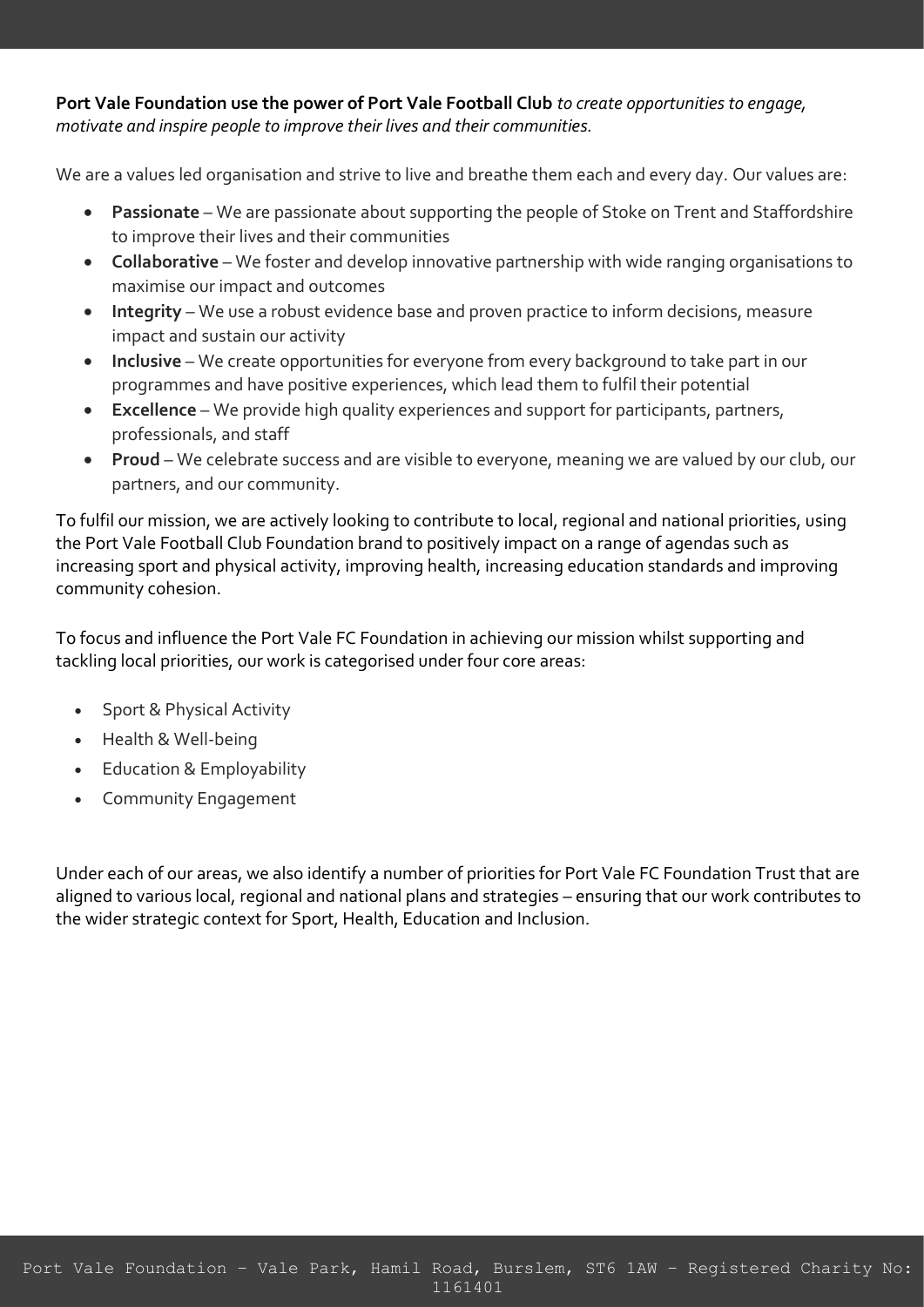## **Role Reports to: Education manager**

### **Role Profile – Education coordinator**

# **Hours:** 37.5 hours (fixed term) **Pay scale:** Competitive salary

## **The Role: Education Coordinator (primary & secondary schools)**

Port Vale Foundation is an independent and registered charity. We use the power Port Vale Football Club to create opportunities through the power of the football club to engage, motivate and inspire people from all sections of our community, helping them to fulfill their potential.

To support the strategic growth of Port Vale FC Foundation, we are looking to appoint a highly motivated, skilled, and passionate individual to become an Education Coordinator within the Education & Employability department.

Within this role you will be responsible for the coordination of all primary and secondary school projects and working in collaboration to develop new initiative.

Your focus will be on quality assurance and ensuring that the foundation is delivering to the highest standards within the school provision.

**Main Responsibilities and Accountabilities**

- To manage primary & secondary lead staff in the planning and delivery of lesson plans, schemes of work, and lesson content.
- To effectively market and promote the education offer to ensure recruitment growth of young people onto programmes for primary and secondary education
- To establish and carry out the relevant administration, prepare reports, undertake research, provide briefings, attend meetings, and provide management information as necessary
- Ensure timetables for weeks and terms are all up to date.
- Manage the Premier League Primary Stars (PLPS) coordinator and oversee the delivery plan for Premier League Primary Stars (PLPS)
- To effectively monitor and drive continuous improvements across the department
- To assist the Education Manager in the maintenance of high-quality relationships with stakeholders and parents
- To ensure that all data, monitoring, and evaluation is captured and inputted on Views/salesforce as well as any other platforms required through funded projects
- Help create new programmes in line with the Foundation business strategy.
- Be responsible for primary and secondary school budgets and report back to education manager.
- To ensure the correct procedures are adopted in the event of an emergency/safeguarding/health and safety/safeguarding.
- To keep registers of all participants stored safely and support the department lead with recording, monitoring, and evaluation.
- Ensure GDPR is adhered to, and the evaluation of the participants is collected and recorded.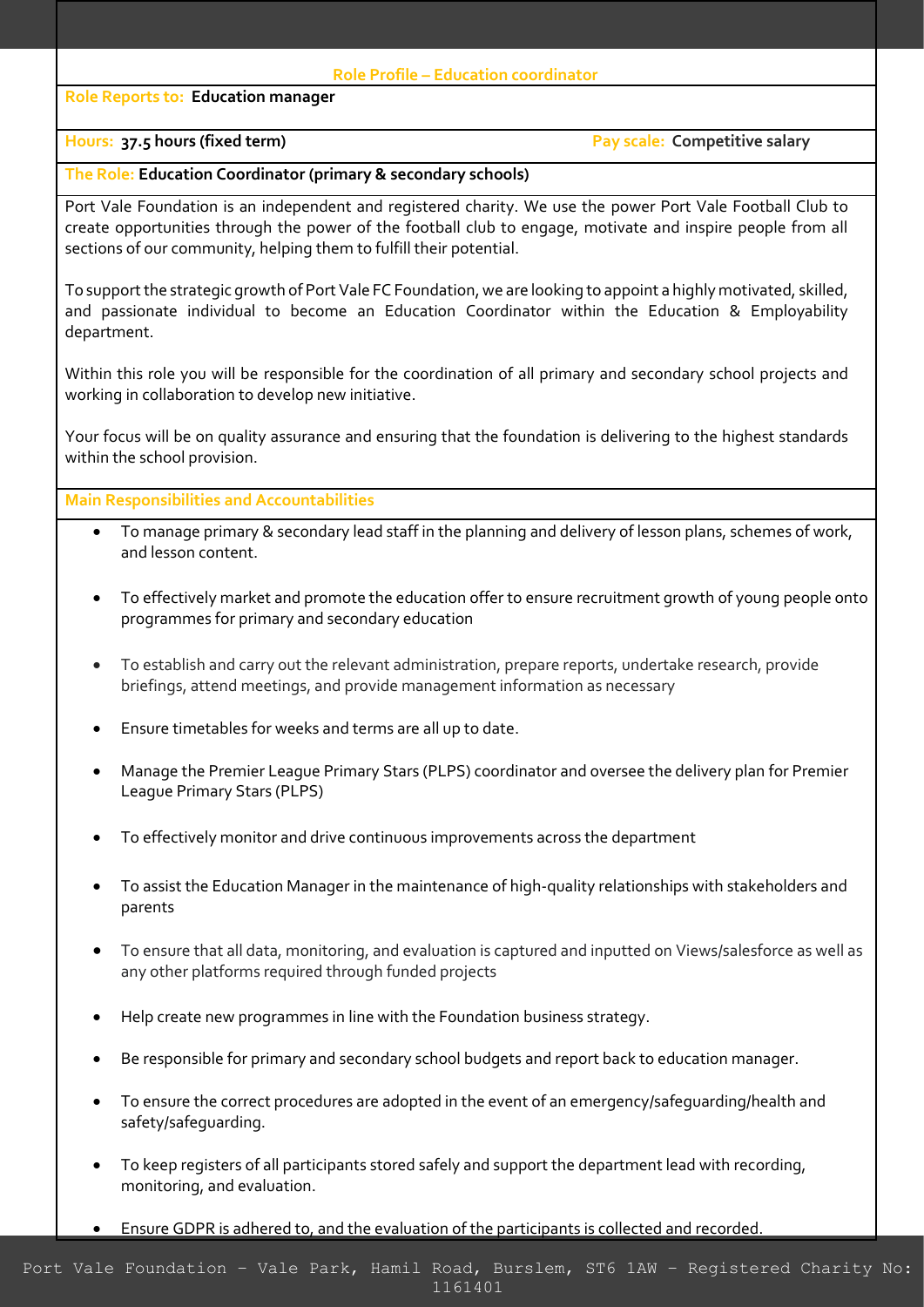#### **Key Skills & Experience**

- Experience in supporting the planning, delivery sports coaching programs
- Experience in working with children and Young People.
- Ability to develop and maintain strong relationships with key partners, schools, and community-based organisations
- The ability to work under own initiative and demonstrate Port Vale Foundation values every day.
- Flexible to work evenings and weekends around the needs of the Foundation.
- Proficiency with Microsoft Office package and excellent IT skills
- Excellent verbal and written communication skills
- Strong time and task management skills

#### **General**

- Demonstrate the values of Port Vale Foundation at all times and adhere to all policies and procedures in the employee handbook
- Ensure maintenance of a professional appearance to include dress, presentation, hygiene, attitude, and conduct
- To be aware of and comply with current Health and Safety Regulations and the Foundations Health and Safety policy and procedures as they relate to the duties and responsibilities of the post
- To undertake any appropriate training as required
- To maintain awareness of risks and feed these into the formal risk management process and also to control the risks inherent in your job and report any risk concerns to your manager
- To undertake any other duties that may be reasonably allocated to the post holder commensurate with the grading and responsibilities of the post
- To be aware of our Company Policies and Procedures which may be updated from time to time; to ensure that your actions and behaviour are consistent with and champion the requirements of those policies and procedures at all times.

#### **Person Specification – Lead Coach**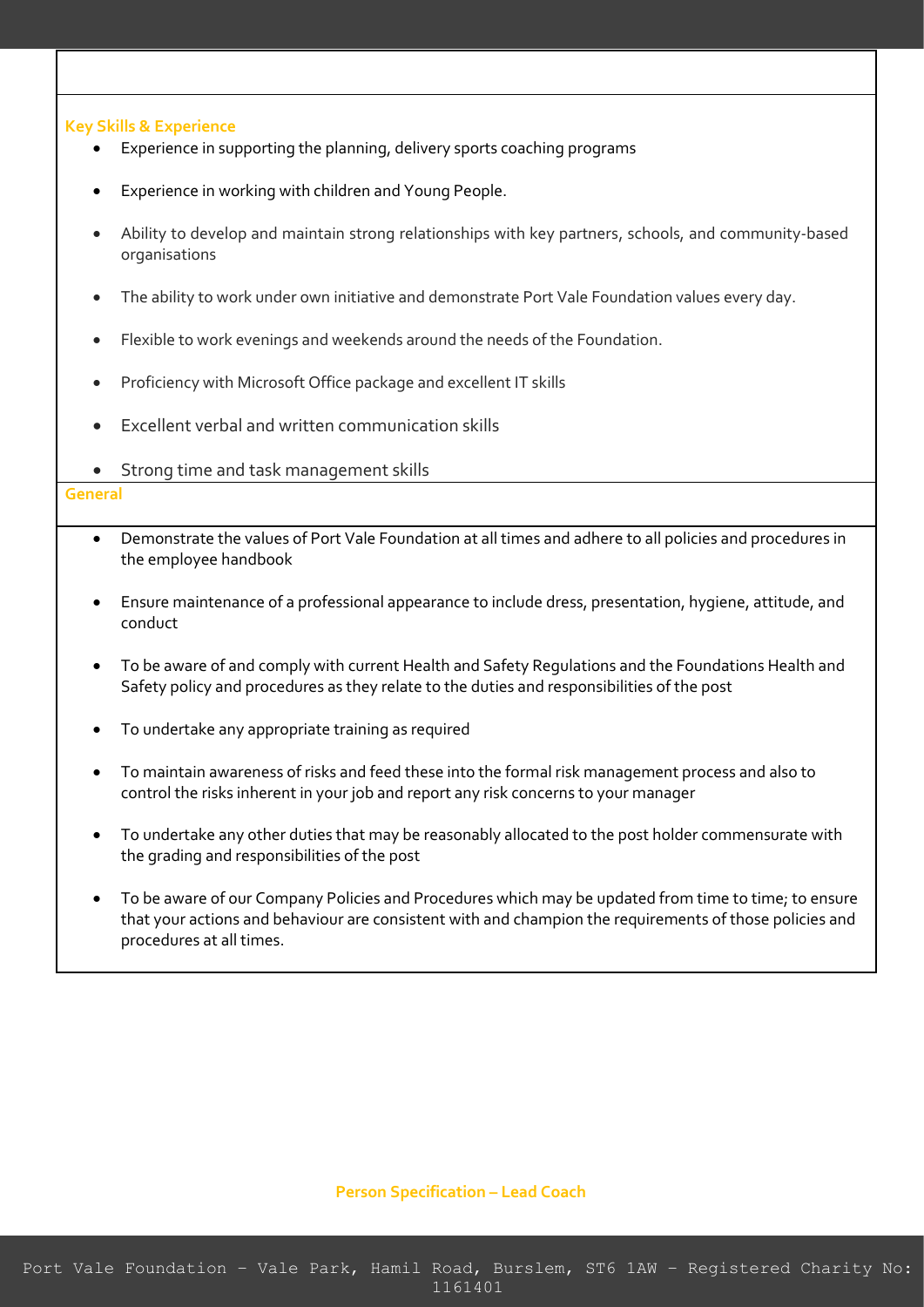|                                                                                                                        | Essential/Desirable         | How Assessed           |
|------------------------------------------------------------------------------------------------------------------------|-----------------------------|------------------------|
| <b>Relevant Experience</b>                                                                                             |                             |                        |
| Previous experience Delivering/Leading<br>curriculum time lessons.                                                     | Essential                   | Interview/Application  |
| Experience in delivering high quality EYFS, KS1,<br>KS2 PE lessons.                                                    | Desirable                   | Interview/Application  |
| Evaluating impact of sessions                                                                                          | Desirable                   | Interview/Application  |
| <b>Formal Academic Qualifications</b>                                                                                  |                             |                        |
| Math's & English GCSE C or above                                                                                       | Essential                   | Application            |
| Further Education around Sports Coaching and<br>Development                                                            | Desirable                   | Application            |
| Degree in a sport/educational related subject                                                                          | Desirable                   | Application            |
| <b>Vocational Qualifications and Training</b>                                                                          |                             |                        |
| First Aid & Safeguarding Certificates                                                                                  | Desirable                   | Certificates/Interview |
| <b>Enhanced DBS Check</b>                                                                                              | Desirable                   | Certificates/Interview |
| FA Licensed Coach Member                                                                                               | Desirable                   | Certificates/Interview |
| Health & Safety at Work                                                                                                | Desirable                   | Certificates/Interview |
|                                                                                                                        | <b>Specialist Knowledge</b> |                        |
| Good Knowledge of current PE school curriculum                                                                         | Essential                   | Certificates/Interview |
| and OFSTED quidelines                                                                                                  |                             |                        |
| Other level 2 NGB Awards                                                                                               | Desirable                   | Certificates/Interview |
| Multi Skills Level 2                                                                                                   | Desirable                   | Certificates/Interview |
| <b>Job Related Skills and Abilities</b>                                                                                |                             |                        |
| Be able to communicate effectively with                                                                                | Essential                   | Interview              |
| participants, customers, visitors and staff                                                                            |                             |                        |
| Good IT Skills, including word processing,<br>spreadsheets and databases                                               | Essential                   | Interview              |
| Ability to deliver KPIs against project plans on<br>time and within budget                                             | Essential                   | Interview              |
| Ability to work under own initiative and be pro-                                                                       | Essential                   | Interview              |
| active in driving the organisation forward<br><b>Physical Requirements and Personal Attributes</b>                     |                             |                        |
| To represent Port Vale Foundation Trust in a                                                                           | Essential                   | Interview/References   |
| professional manner at all times; to include dress,<br>presentation, hygiene, attitude, conduct and<br>professionalism |                             |                        |
| Enthusiasm for the job                                                                                                 | Essential                   | Interview              |
| A positive attitude towards professional<br>development and their own learning                                         | Desirable                   | Interview              |
| Creative in problem solving situations together<br>with a willingness to take on or try new<br>approaches and ideas    | Desirable                   | Interview              |
| <b>Special Working Conditions</b>                                                                                      |                             |                        |
| Have a clean enhanced DBS check.                                                                                       | Essential                   | Interview              |
| Hold a valid full, clean UK Driving licence.                                                                           | Desirable                   | Interview              |
| Required to work evenings and weekends and<br>occasional match days when requested.                                    | Essential                   | Interview              |
| Reliable approach to working hours                                                                                     | Essential                   | Interview/References   |